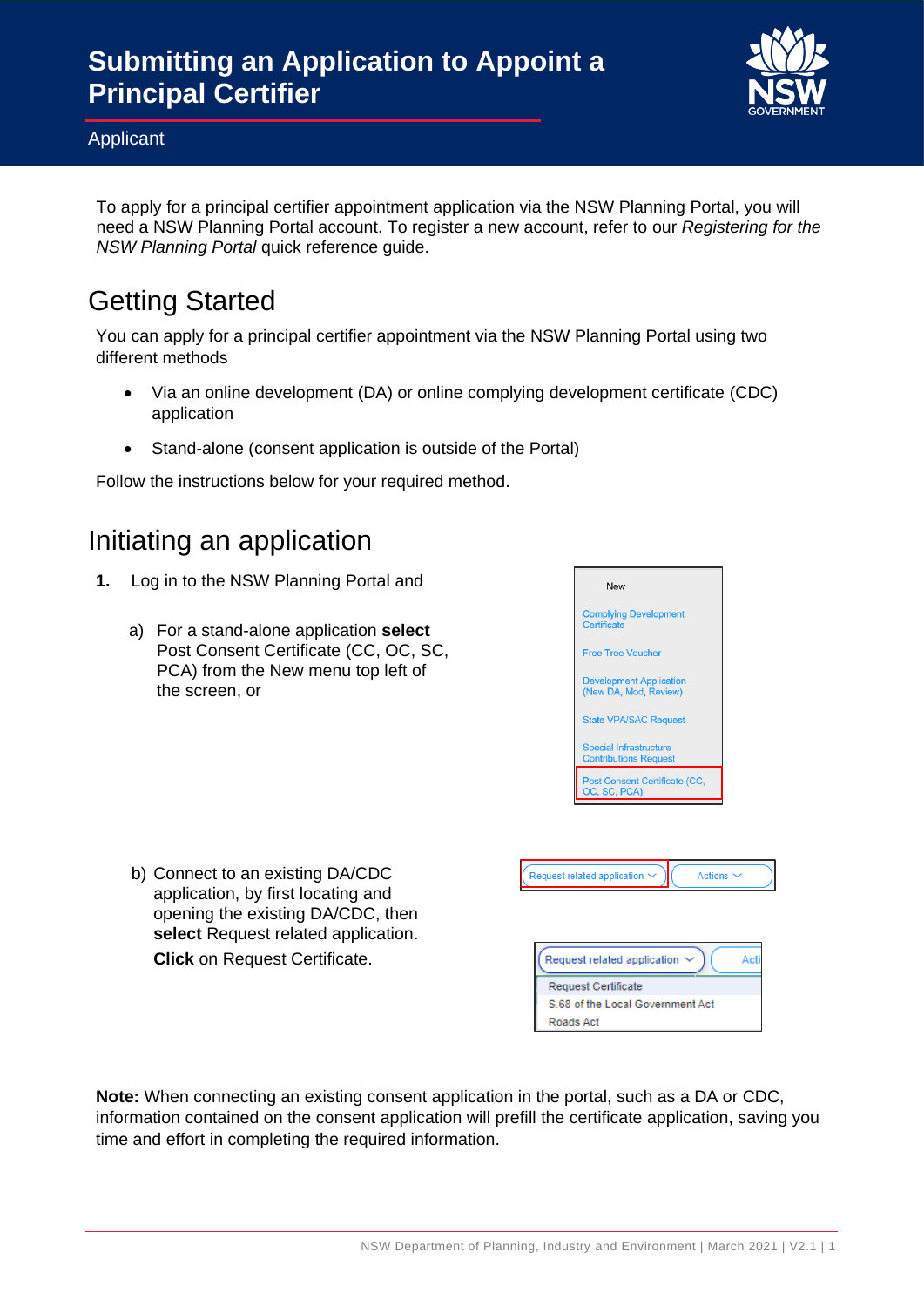

#### Applicant

**2. Select** the certificate type Principal Certifier appointment.

| <b>Certificate type</b>                                                                  |  |
|------------------------------------------------------------------------------------------|--|
| Select the certificate action you would like to apply for * (<br>Subdivision certificate |  |
| Construction certificate                                                                 |  |
| <b>Principal Certifier appointment</b>                                                   |  |
| Occupation certificate                                                                   |  |
|                                                                                          |  |

The development comprises the following Building Code of Australia classes:

Class 1a What is this? Class 1b What is this? Class 2 What is this?

Class of development  $*$ 

**3. Select** the class(es) of development.

**Note:** You might not be required to complete all the following steps if you are applying via an online development (DA) or online complying development certificate (CDC) application.

**4. Select** an approval type and **complete** related approval questions.

| Which approval type is this certificate in relation to? $\star$<br>Development Application number (DA)<br>О | Which approval type is this certificate in relation to? $\star$ 0<br>Development Application number (DA) | Which approval type is this certificate in relation to? $\star$ $\bullet$<br>Development Application number (DA) |
|-------------------------------------------------------------------------------------------------------------|----------------------------------------------------------------------------------------------------------|------------------------------------------------------------------------------------------------------------------|
| Complying Development Certificate (CDC)                                                                     | Complying Development Certificate (CDC)                                                                  | Complying Development Certificate (CDC)                                                                          |
| State determined (SSI / SSD)                                                                                | State determined (SSI / SSD)                                                                             | State determined (SSI / SSD)<br>о                                                                                |
| Please enter the DA number which is related to this certificat                                              | Please enter CDC number of the approval which is related to this                                         | Enter State determined number of the approval which is related to                                                |
| Note: if the DA number has not yet been given by the council                                                | Was the CDC applied for via the NSW Planning Portal? *<br>Yes                                            | Has the SSI / SSD case been determined? *<br>Yes                                                                 |
| Was the DA applied for via the NSW Planning Portal? *<br>Yes                                                | No                                                                                                       | No                                                                                                               |
| No                                                                                                          | Has the CDC been determined? *<br>Yes                                                                    |                                                                                                                  |
| Has the DA been determined? *<br>Yes                                                                        | No                                                                                                       |                                                                                                                  |
| No                                                                                                          |                                                                                                          |                                                                                                                  |
| Was the CC applied for via the NSW Planning Portal? *<br>Yes                                                |                                                                                                          |                                                                                                                  |
| No                                                                                                          |                                                                                                          |                                                                                                                  |
| Has the CC been determined? *<br>Yes                                                                        |                                                                                                          |                                                                                                                  |

**Note:** The type of approval selected will define the remaining related approval fields that must be completed.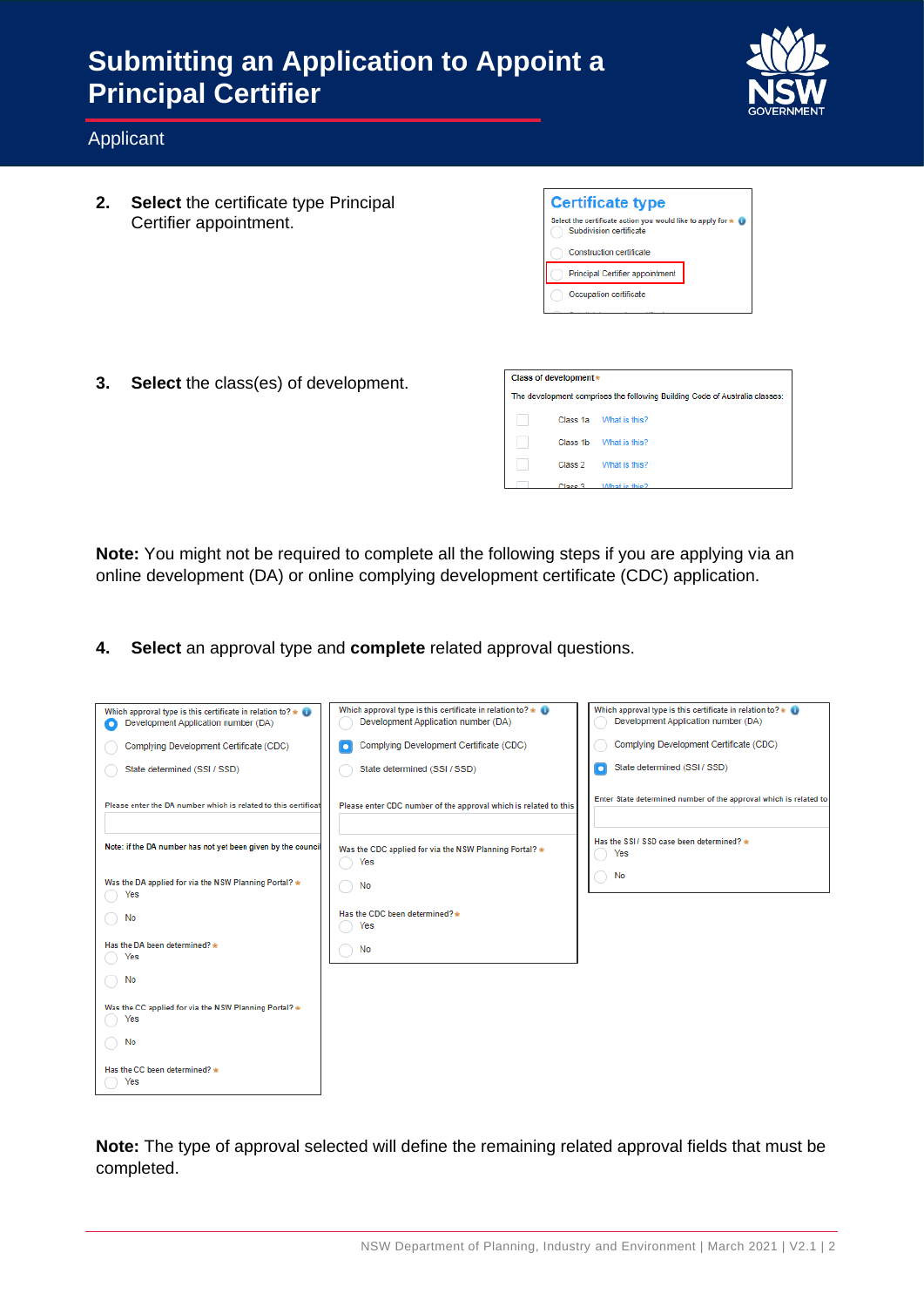

#### Applicant

**5. Enter** the relevant street address or lot/section number/plan for the application. Once the address has been located by the system, **click** on the Primary address box.

|                                  | <b>Enter address</b> |                             |                                      |                  |
|----------------------------------|----------------------|-----------------------------|--------------------------------------|------------------|
| 2 BELMONT STREET SUTHERLAND 2232 |                      |                             |                                      |                  |
|                                  |                      |                             |                                      |                  |
|                                  |                      |                             | <b>Enter Lot/Section Number/Plan</b> |                  |
|                                  |                      | e.g. 4/-/DP1044304          |                                      |                  |
|                                  |                      |                             |                                      |                  |
|                                  |                      |                             |                                      |                  |
| <b>Street address</b>            |                      | LGA                         | Lot/Section/Plan                     |                  |
| SUTHERLAND 2232 SHIRE            |                      | 2 BELMONT STREET SUTHERLAND | $11$ -- $1$ DP527333                 |                  |
|                                  |                      |                             |                                      | Primary address? |
|                                  |                      |                             |                                      |                  |
|                                  |                      |                             |                                      |                  |

**6. Click** Next.

**Note**: The following tabs need to be completed step-by-step, starting with Contact Details.



#### Capturing Contact Details

When an application is linked to an online DA or CDC, the majority of the information is prepopulated from the consent application. You will be required to review and update where necessary.

- **7. Review** the applicant details and ensure the information is correct or update as required;
	- Title (optional)
	- First given name
	- Other given name/s (optional)
	- Family name
	- Contact number (optional)
	- Email
	- Address (residence or business)



**8. Indicate** if you are applying on behalf of a company.

If you answered Yes,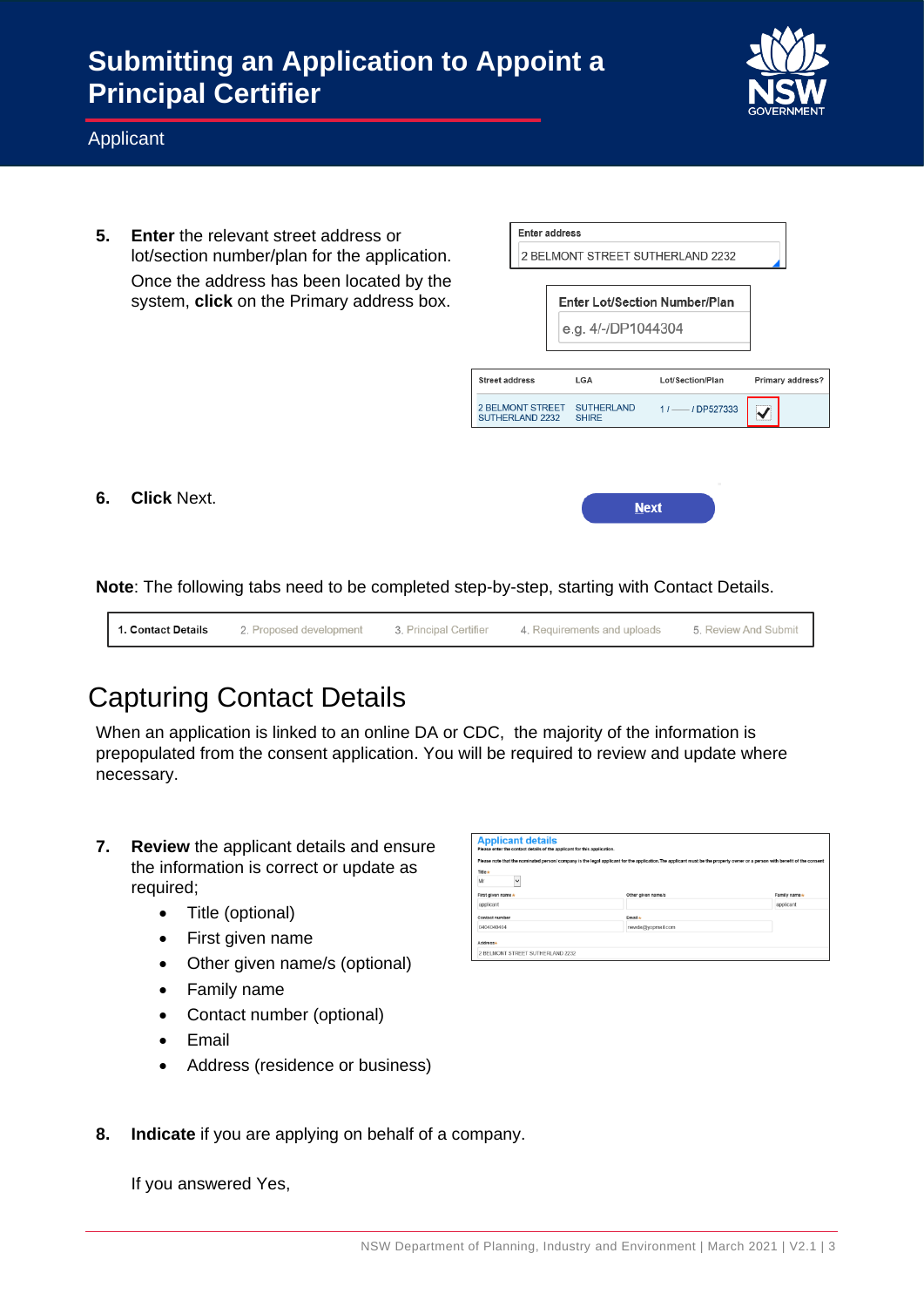

Applicant

- **Search** for the company by choosing an operator, ACN, ABN, or Name
- **Enter** the search term in the search field
- **Click** the search icon
- **Select** a result from the list provided

**Note:** If you cannot locate an appropriate result you may select the checkbox to enter the details manually.

| Not found? Please select the checkbox to enter details manually.<br><b>Search</b><br>Enter here and search<br>$ACN \vee$ |
|--------------------------------------------------------------------------------------------------------------------------|
| Name                                                                                                                     |
| $ABN*$                                                                                                                   |
| <b>ACN</b>                                                                                                               |

**Note**: The next section is completing the Land owner details. If the land owner details are the same as the applicant details there is an option to copy the applicant details.

.<br>Vho owns the development site? **9. Select** who owns the development site I am the sole owner of the development site and complete the owner details if defined There are multiple owners of the development site and I am one of them below. There are one or more owners of the development site and I am NOT one of them A company, business, government entity or other similar body owns the development site **Click** on Owner Builder if the development Owner 1 Owner Builder? is being conducted by the applicant as an owner builder. **Click** Add Owner and complete owner **Add Owner** details if there are multiple owners. **10. Indicate** who will be carrying out the Who will be doing the building work? Consed Builde building works, or if not determined at this Owner Builde time. $\bigcap$  Not determined at this time (This information will be required prior to work commencing)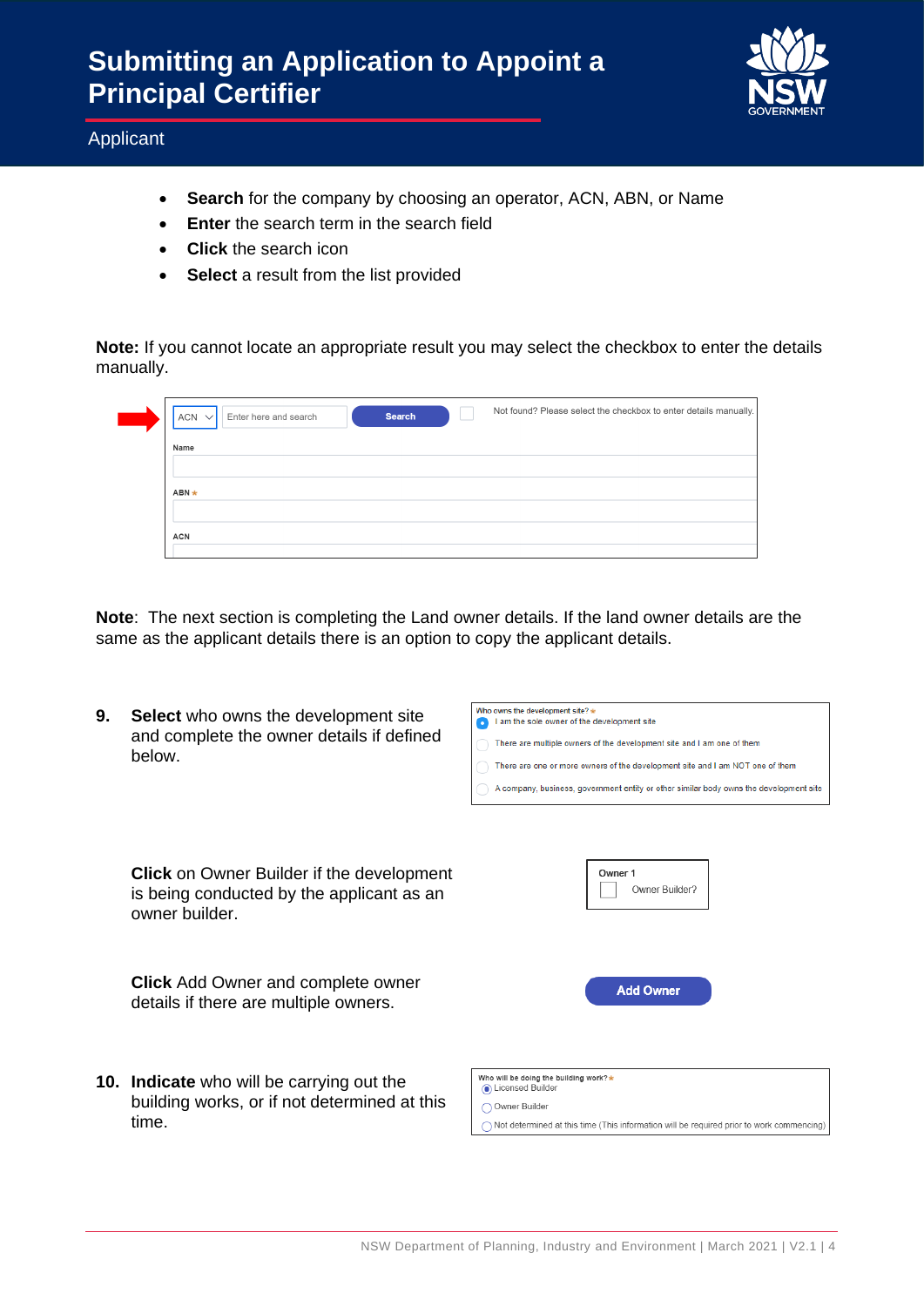

**Applicant** 

**Note:** If the builder or principal contractor is yet to be determined, skip the next step.

**11. Indicate** whether the Builder or Principal Contractor details are for an individual or company, business, government entity, other etc.

Depending on your selection, the appropriate fields will be defined. Complete as required.

| Individual         | <b>Builder details or Principal Contractor</b><br>Select the option that is applicable * |               |                                       |
|--------------------|------------------------------------------------------------------------------------------|---------------|---------------------------------------|
| $ACN \vee$<br>Name | A Company, Business, Government entity or other similar body.<br>Enter here and search   | <b>Search</b> | Not found? Please select the checkbox |
| <b>ABN</b>         |                                                                                          |               |                                       |

**12. Indicate** if there are any security or site conditions which may impact the inspection, for example, locked gates or animals.

| Are there any security or site conditions which may impact on the person undertaking the inspection? |
|------------------------------------------------------------------------------------------------------|
| $\bigcap$ Yes                                                                                        |
|                                                                                                      |
| $\odot$ No                                                                                           |

If yes you will be prompted to provide further details.

**13. Identify** if the payer is an individual or company/business/government entity etc and **enter**  the relevant payer details for fees payable for assessment, inspection and related costs in issuing this certificate.

| <b>Payer details</b><br>Provide the details of the person / entity that will make the fee payment for the assessment and related costs in issuing the certificate: |                    |          |
|--------------------------------------------------------------------------------------------------------------------------------------------------------------------|--------------------|----------|
| Select the option that is applicable : *<br>Individual<br>A company, business, government entity or other similar body                                             |                    |          |
| <b>Title</b><br>Please Select V                                                                                                                                    |                    |          |
| First given name *                                                                                                                                                 | Other given name/s | Family n |
|                                                                                                                                                                    |                    |          |

**Note:** Developer details need only be captured for class 2 developments.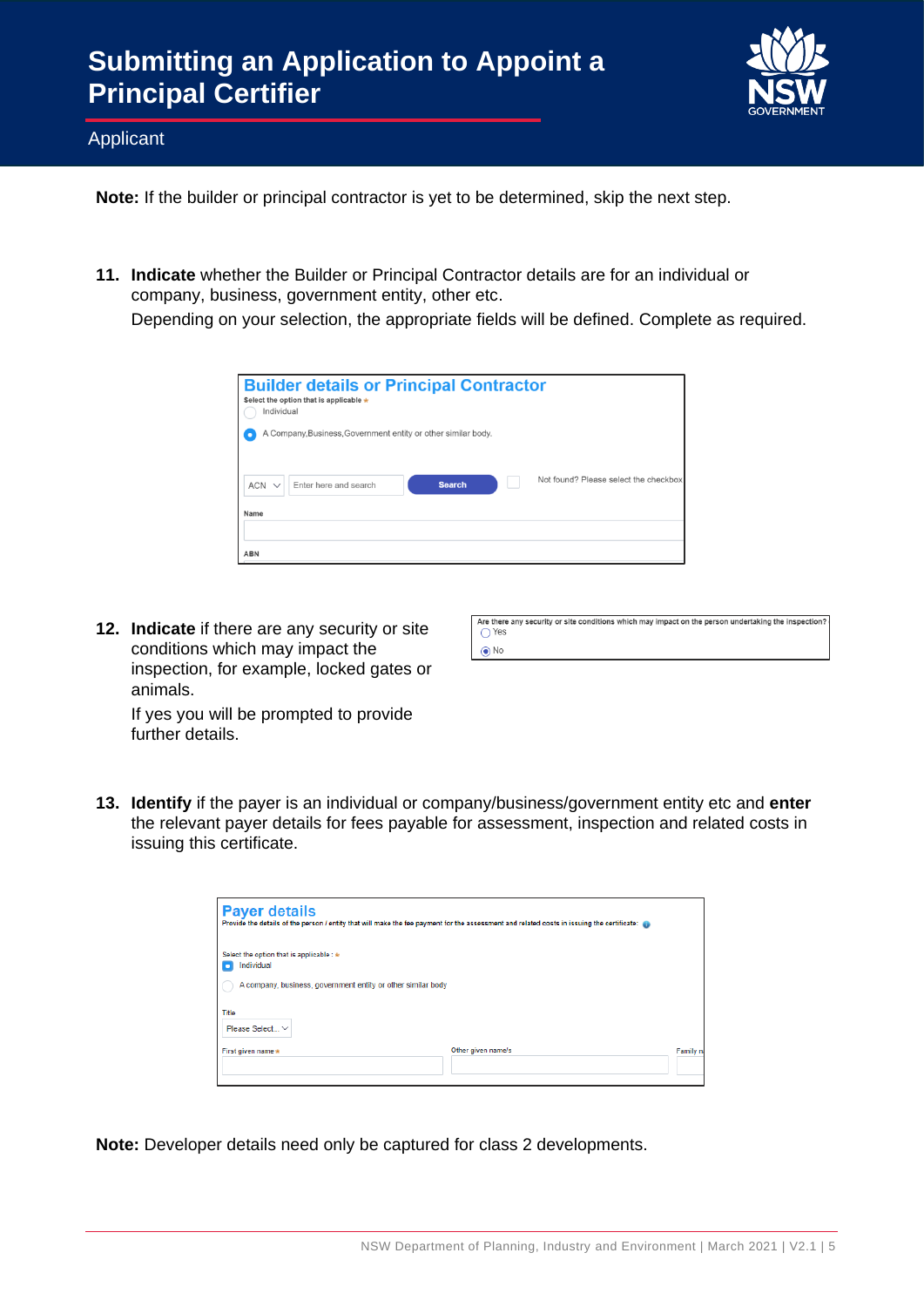

Applicant

**14. Click** Save and continue.

|  | <b>Save and continue</b> |  |
|--|--------------------------|--|
|  |                          |  |

**Note**: The next tab is Proposed development and consists of information relating to the development.

| 1. Contact Details<br>5. Review And Submit<br>4. Requirements and uploads<br>3. Principal Certifier<br>2. Proposed development |
|--------------------------------------------------------------------------------------------------------------------------------|
|--------------------------------------------------------------------------------------------------------------------------------|

## Capturing Proposed development details

**15. Select** the type of development or if complete, continue to the next step.

| Type of development <sub>*</sub> |               |
|----------------------------------|---------------|
| Dwelling                         | What is this? |
| Secondary dwelling               | What is this? |
| Semi-attached dwelling           | What is this? |
| Dual occupancy                   | What is this? |

**Note:** The class of development will already be selected. Continue to the next question.

- **16. Enter** a detailed description for the development or if complete, continue to the next step.
- **17. Enter** an estimated cost of the development, inclusive of GST. If complete, continue to the next step.
- **18. Enter** the number of storeys in the new building.

Please provide a detailed description of the development \* Demolition of existing building and construction of new single story dwelling.

Please provide the estimated cost of the development?

Number of storeys proposed in the new building(s)  $\star$  $\overline{2}$ 

**19. Click** Save and continue.

Save and continue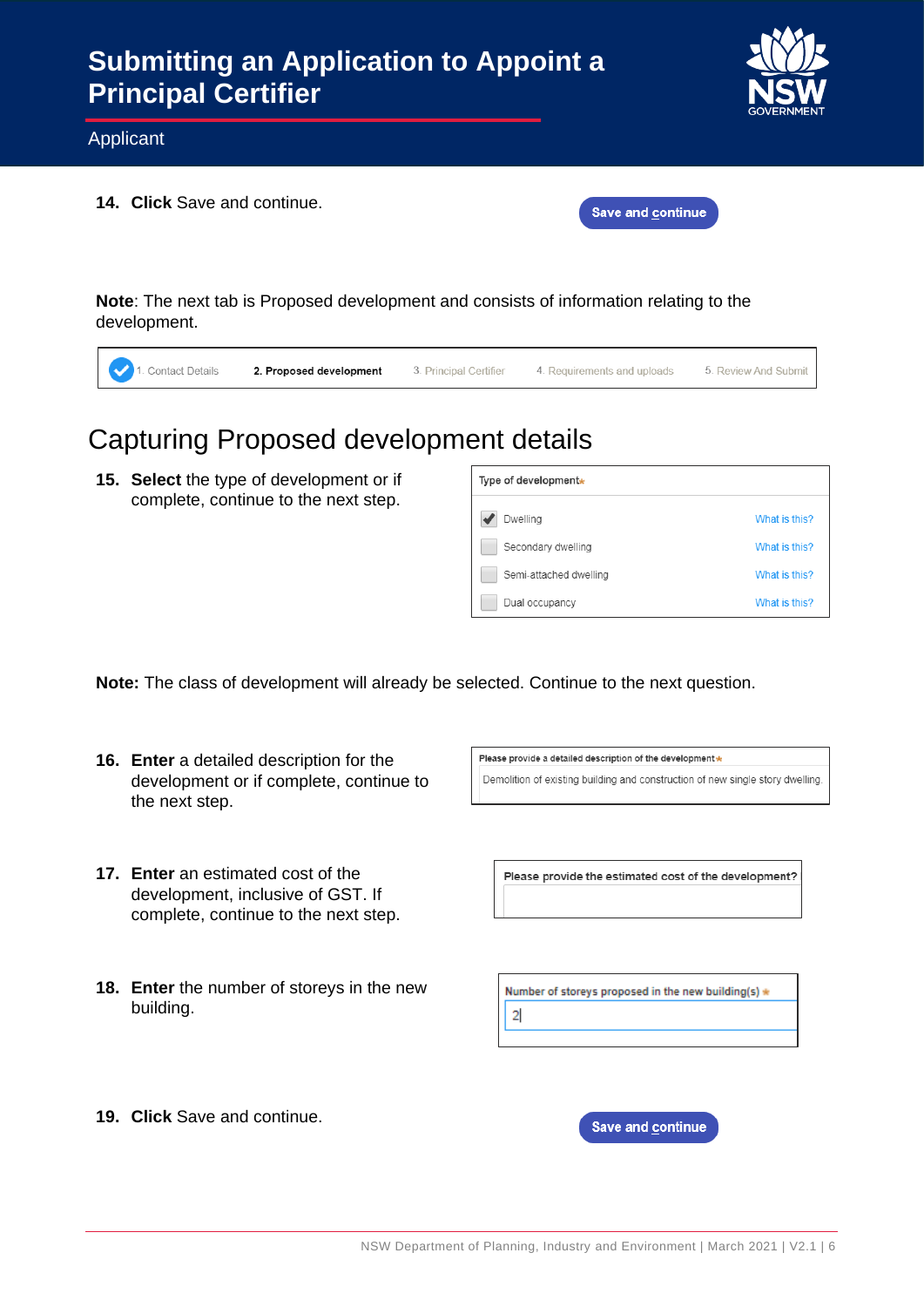

#### Applicant

**Note**: The next tab is Principal certifying authority details. 1. Contact Details 2. Proposed development 3. Principal Certifier 4. Requirements and uploads 5. Review And Submit

#### Capturing Principal Certifier selection

**20. Enter** the certifier name and select the result from the dropdown list.

**Nominated Principal certifier details** 

Enter the name of the nominated Principal Certifier / Accredited Certifier of your choice.

When is it anticipated that the construction work on the site will commence?

- **21.** You can select the anticipated date the construction work is set to commence from the calendar.
- **22.** You can select the anticipated date an occupation certificate will be sought from the calendar.

When is it anticipated that an occupation certificate will be sought for the site? 26/11/2020

**Note:** The anticipated date that an occupation certificate will be sought will automatically populate a date that is 6 months from the day the application was created.

**23. Click** Save and continue.

**Save and continue** 

**Note**: The next tab is the Requirements and uploads section.



# Uploading documentation

There are certain required documents that must be uploaded to your application however there are also additional documents you may need to upload to complete your application. Ensure you satisfy the application requirements of your Principal Certifier.